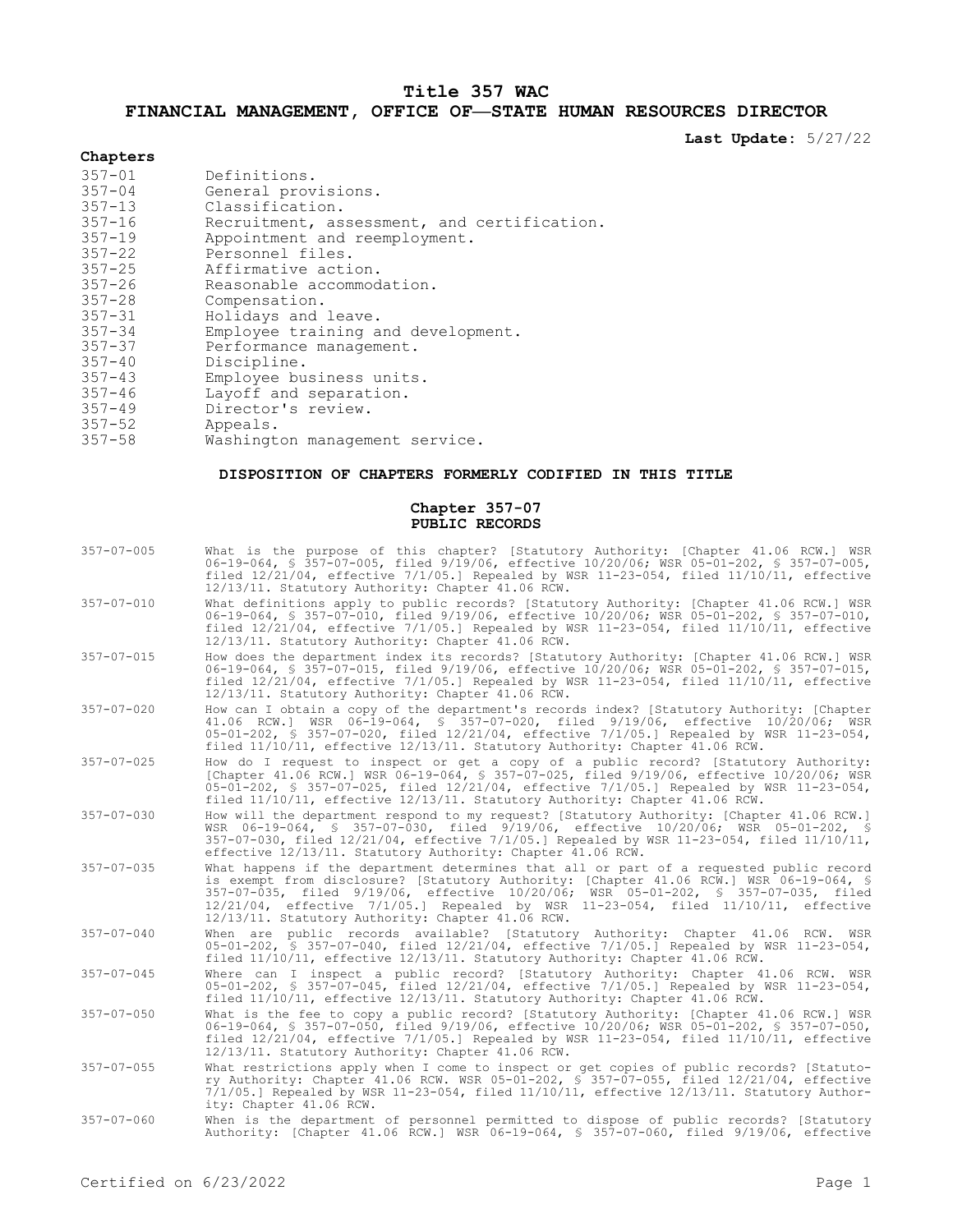|            | 10/20/06; WSR 05-01-202, § 357-07-060, filed 12/21/04, effective 7/1/05.] Repealed by WSR<br>$11-23-054$ , filed $11/10/11$ , effective $12/13/11$ . Statutory Authority: Chapter 41.06 RCW.                                                                                                                                                                                                                                                                                                                                               |
|------------|--------------------------------------------------------------------------------------------------------------------------------------------------------------------------------------------------------------------------------------------------------------------------------------------------------------------------------------------------------------------------------------------------------------------------------------------------------------------------------------------------------------------------------------------|
| 357-07-065 | How is the department of personnel organized? [Statutory Authority: Chapter 41.06 RCW.<br>WSR 09-17-059, § 357-07-065, filed 8/13/09, effective 9/16/09; WSR 08-07-062, §<br>357-07-065, filed 3/17/08, effective 4/18/08; WSR 07-23-007, § 357-07-065, filed 11/8/07,<br>effective 12/11/07; WSR 06-19-064, § 357-07-065, filed 9/19/06, effective 10/20/06; WSR<br>05-01-202, § 357-07-065, filed 12/21/04, effective 7/1/05.] Repealed by WSR 11-23-054,<br>filed 11/10/11, effective 12/13/11. Statutory Authority: Chapter 41.06 RCW. |
| 357-07-070 | What is the department of personnel's general method of operation? [Statutory Authority:<br>[Chapter 41.06 RCW.] WSR 06-19-064, § 357-07-070, filed 9/19/06, effective 10/20/06; WSR<br>05-01-202, § 357-07-070, filed $12/21/04$ , effective $7/1/05$ . Repealed by WSR 11-23-054,<br>filed 11/10/11, effective 12/13/11. Statutory Authority: Chapter 41.06 RCW.                                                                                                                                                                         |
| 357-07-075 | How can I contact the department of personnel? [Statutory Authority: Chapter 41.06 RCW.<br>WSR 05-01-202, § 357-07-075, filed 12/21/04, effective 7/1/05.] Repealed by WSR<br>$11-23-054$ , filed $11/10/11$ , effective $12/13/11$ . Statutory Authority: Chapter 41.06 RCW.                                                                                                                                                                                                                                                              |

#### **Chapter 357-10 CLASSIFICATION PLAN**

- 357-10-005 Definitions. [Statutory Authority: RCW 41.06.150. WSR 04-07-052, § 357-10-005, filed 3/11/04, effective 1/1/05.] Repealed by WSR 11-23-054, filed 11/10/11, effective 12/13/11. Statutory Authority: Chapter 41.06 RCW.
- 357-10-010 Classification plan—Framework and general direction. [Statutory Authority: RCW 41.06.150. WSR 04-07-052, § 357-10-010, filed 3/11/04, effective 1/1/05.] Repealed by WSR 11-23-054, filed 11/10/11, effective 12/13/11. Statutory Authority: Chapter 41.06 RCW.
- 357-10-020 Classification plan—Implementation—Appeal. [Statutory Authority: RCW 41.06.150. WSR 04-07-052, § 357-10-020, filed 3/11/04, effective 1/1/05.] Repealed by WSR 11-23-054, filed 11/10/11, effective 12/13/11. Statutory Authority: Chapter 41.06 RCW.

### **Chapter 357-55 COMBINED FUND DRIVE**

- 357-55-010 What is the purpose of the combined fund drive rules? [Statutory Authority: Chapter 41.06 RCW. WSR 05-08-132, § 357-55-010, filed 4/6/05, effective 7/1/05.] Repealed by WSR 10-11-076, filed 5/14/10, effective 6/15/10. Statutory Authority: Chapter 41.06 RCW.
- 357-55-020 What is the intent of the combined fund drive rules? [Statutory Authority: Chapter 41.06 RCW. WSR 08-07-064, § 357-55-020, filed 3/17/08, effective 4/18/08; WSR 05-08-132, § 357-55-020, filed 4/6/05, effective 7/1/05.] Repealed by WSR 10-11-076, filed 5/14/10, effective 6/15/10. Statutory Authority: Chapter 41.06 RCW.
- 357-55-030 Is the combined fund drive campaign authorized to collect contributions in state workplaces? [Statutory Authority: Chapter 41.06 RCW. WSR 05-08-132, § 357-55-030, filed 4/6/05, effective 7/1/05.] Repealed by WSR 10-11-076, filed 5/14/10, effective 6/15/10. Statutory Authority: Chapter 41.06 RCW.
- 357-55-040 Do the combined fund drive rules apply to collection of gifts in kind? [Statutory Authority: Chapter 41.06 RCW. WSR 05-08-132, § 357-55-040, filed 4/6/05, effective 7/1/05.] Repealed by WSR 10-11-076, filed 5/14/10, effective 6/15/10. Statutory Authority: Chapter 41.06 RCW.
- 357-55-110 What definitions apply to this chapter of the civil service rules? [Statutory Authority: Chapter 41.06 RCW. WSR 08-07-064, § 357-55-110, filed 3/17/08, effective 4/18/08; WSR 05-08-132, § 357-55-110, filed 4/6/05, effective 7/1/05.] Repealed by WSR 10-11-076, filed 5/14/10, effective 6/15/10. Statutory Authority: Chapter 41.06 RCW.
- 357-55-210 What is the committee's name that is authorized in accordance with RCW 41.04.033 through 41.04.039 and RCW 41.04.230 and Executive Order EO 01-01? [Statutory Authority: Chapter 41.06 RCW. WSR 05-08-132, § 357-55-210, filed 4/6/05, effective 7/1/05.] Repealed by WSR 10-11-076, filed 5/14/10, effective 6/15/10. Statutory Authority: Chapter 41.06 RCW.
- 357-55-215 What does the CFD committee do? [Statutory Authority: Chapter 41.06 RCW. WSR 08-07-064, § 357-55-215, filed 3/17/08, effective 4/18/08; WSR 05-08-132, § 357-55-215, filed 4/6/05, effective 7/1/05.] Repealed by WSR 10-11-076, filed 5/14/10, effective 6/15/10. Statutory Authority: Chapter 41.06 RCW.
- 357-55-220 How are members of the CFD committee appointed? [Statutory Authority: Chapter 41.06 RCW. WSR 05-08-132, § 357-55-220, filed 4/6/05, effective 7/1/05.] Repealed by WSR 10-11-076, filed 5/14/10, effective 6/15/10. Statutory Authority: Chapter 41.06 RCW.
- 357-55-225 When will the CFD committee meet? [Statutory Authority: Chapter 41.06 RCW. WSR 08-07-064, § 357-55-225, filed 3/17/08, effective 4/18/08; WSR 05-08-132, § 357-55-225, filed 4/6/05, effective 7/1/05.] Repealed by WSR 10-11-076, filed 5/14/10, effective 6/15/10. Statutory Authority: Chapter 41.06 RCW.
- 357-55-230 What is a quorum for the CFD committee? [Statutory Authority: Chapter 41.06 RCW. WSR 05-08-132, § 357-55-230, filed 4/6/05, effective 7/1/05.] Repealed by WSR 10-11-076, filed 5/14/10, effective 6/15/10. Statutory Authority: Chapter 41.06 RCW.
- 357-55-235 What are the CFD committee's responsibilities for a charity drive? [Statutory Authority: Chapter 41.06 RCW. WSR 08-07-064, § 357-55-235, filed 3/17/08, effective 4/18/08; WSR<br>05-08-132, § 357-55-235, filed 4/6/05, effective 7/1/05.] Repealed by WSR 10-11-076,<br>filed 5/14/10, effective 6/15/10. Statutory Authori
- 357-55-240 What are the CFD committee's responsibilities for standards and criteria to participate in the fund drive? [Statutory Authority: Chapter 41.06 RCW. WSR 05-08-132, § 357-55-240, filed 4/6/05, effective 7/1/05.] Repealed by WSR 10-11-076, filed 5/14/10, effective 6/15/10. Statutory Authority: Chapter 41.06 RCW.
- 357-55-245 Who completes, evaluates and approves the application printed and distributed by the CFD committee? [Statutory Authority: Chapter 41.06 RCW. WSR 05-08-132, § 357-55-245, filed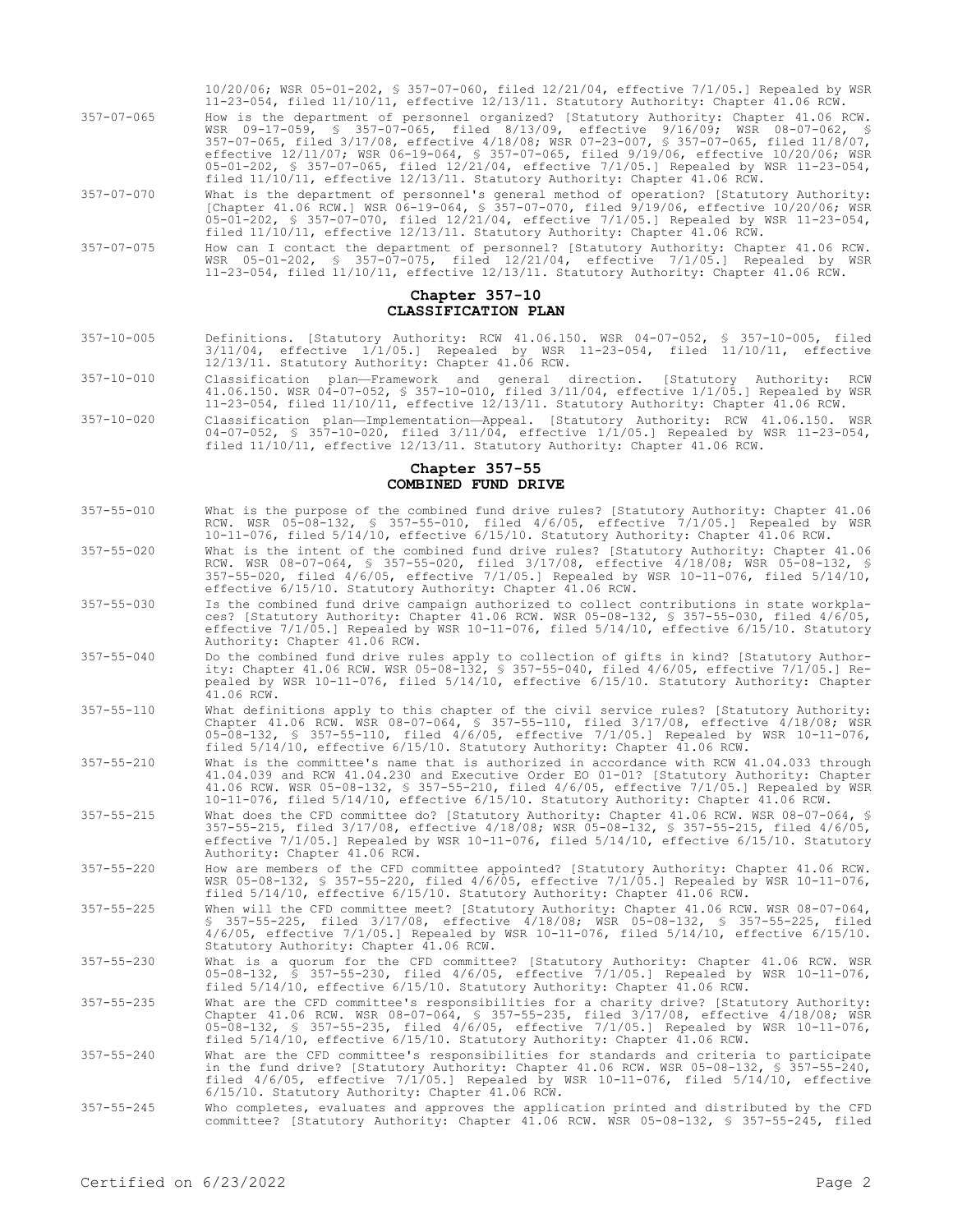|                  | $4/6/05$ , effective $7/1/05$ .] Repealed by WSR 10-11-076, filed $5/14/10$ , effective $6/15/10$ .<br>Statutory Authority: Chapter 41.06 RCW.                                                                                                                                                                                                                                                                          |
|------------------|-------------------------------------------------------------------------------------------------------------------------------------------------------------------------------------------------------------------------------------------------------------------------------------------------------------------------------------------------------------------------------------------------------------------------|
| $357 - 55 - 250$ | Who develops the official CFD campaign and publicity materials? [Statutory Authority:<br>Chapter 41.06 RCW. WSR 05-08-132, § 357-55-250, filed $4/6/05$ , effective 7/1/05.] Repealed<br>by WSR 10-11-076, filed 5/14/10, effective 6/15/10. Statutory Authority: Chapter 41.06<br>RCW.                                                                                                                                 |
| $357 - 55 - 255$ | Who determines the CFD committee's administrative expenses and how are they recovered?<br>[Statutory Authority: Chapter 41.06 RCW. WSR 05-08-132, § 357-55-255, filed 4/6/05, ef-<br>fective $7/1/05$ . Repealed by WSR 10-11-076, filed $5/14/10$ , effective $6/15/10$ . Statutory<br>Authority: Chapter 41.06 RCW.                                                                                                   |
| $357 - 55 - 260$ | Who establishes the process for handling and depositing employee contributions? [Statuto-<br>ry Authority: Chapter 41.06 RCW. WSR 05-08-132, \$ 357-55-260, filed 4/6/05, effective<br>$7/1/05$ . Repealed by WSR 10-11-076, filed $5/14/10$ , effective $6/15/10$ . Statutory Authori-<br>ty: Chapter 41.06 RCW.                                                                                                       |
| $357 - 55 - 265$ | Who establishes staff and volunteer positions and other groups? [Statutory Authority:<br>Chapter 41.06 RCW. WSR 05-08-133, § 357-55-265, filed 4/6/05, effective 7/1/05.] Repealed<br>by WSR 10-11-076, filed 5/14/10, effective 6/15/10. Statutory Authority: Chapter 41.06<br>RCW.                                                                                                                                    |
| $357 - 55 - 270$ | Who engages the CFD program manager and what are the responsibilities of the program man-<br>ager? [Statutory Authority: Chapter 41.06 RCW. WSR 05-08-133, \$ 357-55-270, filed 4/6/05,<br>effective $7/1/05$ .] Repealed by WSR 10-11-076, filed $5/14/10$ , effective $6/15/10$ . Statutory<br>Authority: Chapter 41.06 RCW.                                                                                          |
| $357 - 55 - 275$ | How may contributions intended for an organization or federation that is decertified be<br>handled? [Statutory Authority: Chapter 41.06 RCW. WSR 05-08-133, § 357-55-275, filed<br>$4/6/05$ , effective $7/1/05$ .] Repealed by WSR 10-11-076, filed $5/14/10$ , effective $6/15/10$ .<br>Statutory Authority: Chapter 41.06 RCW.                                                                                       |
| $357 - 55 - 280$ | Do members of the CFD committee receive a salary and expense reimbursement? [Statutory<br>Authority: Chapter 41.06 RCW. WSR 05-08-133, § 357-55-280, filed 4/6/05, effective<br>$7/1/05$ .] Repealed by WSR 10-11-076, filed $5/14/10$ , effective $6/15/10$ . Statutory Authori-<br>ty: Chapter 41.06 RCW.                                                                                                             |
| $357 - 55 - 285$ | When may the CFD committee enter into contracts? [Statutory Authority: Chapter 41.06 RCW.<br>WSR 05-08-133, § 357-55-285, filed 4/6/05, effective 7/1/05.] Repealed by WSR 10-11-076,<br>filed 5/14/10, effective 6/15/10. Statutory Authority: Chapter 41.06 RCW.                                                                                                                                                      |
| $357 - 55 - 310$ | May state employees volunteer to serve as CFD campaign executives? [Statutory Authority:<br>Chapter 41.06 RCW. WSR 05-08-133, § 357-55-310, filed $4/6/05$ , effective 7/1/05.] Repealed<br>by WSR 10-11-076, filed 5/14/10, effective 6/15/10. Statutory Authority: Chapter 41.06<br>RCW.                                                                                                                              |
| $357 - 55 - 320$ | May state agencies and higher education institutions use state resources to support the<br>CFD campaign? [Statutory Authority: Chapter 41.06 RCW. WSR 05-08-133, § 357-55-320, filed<br>4/6/05, effective 7/1/05.] Repealed by WSR 10-11-076, filed 5/14/10, effective 6/15/10.<br>Statutory Authority: Chapter 41.06 RCW.                                                                                              |
| $357 - 55 - 330$ | What is the role of the department of personnel with the CFD committee? [Statutory Au-<br>thority: Chapter 41.06 RCW. WSR 05-08-133, \$ 357-55-330, filed 4/6/05, effective 7/1/05.]<br>Repealed by WSR 10-11-076, filed 5/14/10, effective 6/15/10. Statutory Authority: Chapter<br>41.06 RCW.                                                                                                                         |
| $357 - 55 - 410$ | How may state employers establish a local CFD campaign? [Statutory Authority: Chapter<br>41.06 RCW. WSR 05-08-133, § 357-55-410, filed 4/6/05, effective 7/1/05.] Repealed by WSR<br>10-11-076, filed 5/14/10, effective 6/15/10. Statutory Authority: Chapter 41.06 RCW.                                                                                                                                               |
| $357 - 55 - 415$ | When does the annual CFD campaign occur? [Statutory Authority: Chapter 41.06 RCW. WSR<br>08-07-064, § 357-55-415, filed 3/17/08, effective 4/18/08; WSR 05-08-133, § 357-55-415,<br>filed $4/6/05$ , effective $7/1/05$ .] Repealed by WSR 10-11-076, filed $5/14/10$ , effective<br>6/15/10. Statutory Authority: Chapter 41.06 RCW.                                                                                   |
| $357 - 55 - 420$ | May state employers grant permission for participating organizations to share information<br>during work hours? [Statutory Authority: Chapter 41.06 RCW. WSR 08-07-064, § 357-55-420,<br>filed $3/17/08$ , effective $4/18/08$ ; WSR 05-08-133, § 357-55-420, filed $4/6/05$ , effective<br>$7/1/05$ .] Repealed by WSR 10-11-076, filed $5/14/10$ , effective $6/15/10$ . Statutory Authori-<br>ty: Chapter 41.06 RCW. |
| $357 - 55 - 425$ | What campaign events may occur during work hours within the campaign calendar? [Statutory<br>Authority: Chapter 41.06 RCW. WSR 08-07-064, \$ 357-55-425, filed 3/17/08, effective<br>4/18/08; WSR 05-08-133, § 357-55-425, filed 4/6/05, effective 7/1/05.] Repealed by WSR<br>10-11-076, filed 5/14/10, effective 6/15/10. Statutory Authority: Chapter 41.06 RCW.                                                     |
| $357 - 55 - 430$ | Who may be solicited? [Statutory Authority: Chapter 41.06 RCW. WSR 05-08-133, §<br>$357-55-430$ , filed $4/6/05$ , effective $7/1/05$ . Repealed by WSR 10-11-076, filed $5/14/10$ ,<br>effective 6/15/10. Statutory Authority: Chapter 41.06 RCW.                                                                                                                                                                      |
| $357 - 55 - 510$ | How are campaign expenses recovered? [Statutory Authority: Chapter 41.06 RCW. WSR<br>05-08-133, \$ 357-55-510, filed 4/6/05, effective 7/1/05.] Repealed by WSR 10-11-076,<br>filed 5/14/10, effective 6/15/10. Statutory Authority: Chapter 41.06 RCW.                                                                                                                                                                 |
| $357 - 55 - 515$ | May fund-raising expenses be deducted from donations? [Statutory Authority: Chapter 41.06<br>RCW. WSR 05-08-133, § 357-55-515, filed 4/6/05, effective 7/1/05.] Repealed by WSR<br>10-11-076, filed 5/14/10, effective 6/15/10. Statutory Authority: Chapter 41.06 RCW.                                                                                                                                                 |
| $357 - 55 - 520$ | How are campaign expenses divided? [Statutory Authority: Chapter 41.06 RCW. WSR<br>05-08-133, § 357-55-520, filed 4/6/05, effective 7/1/05.] Repealed by WSR 10-11-076,<br>filed 5/14/10, effective 6/15/10. Statutory Authority: Chapter 41.06 RCW.                                                                                                                                                                    |
| $357 - 55 - 610$ | How does the CFD committee determine eligibility? [Statutory Authority: Chapter 41.06<br>RCW. WSR 05-08-133, \$ 357-55-610, filed 4/6/05, effective 7/1/05.] Repealed by WSR<br>10-11-076, filed 5/14/10, effective 6/15/10. Statutory Authority: Chapter 41.06 RCW.                                                                                                                                                    |
| $357 - 55 - 615$ | What notice does the CFD committee provide if an organization is not eligible? [Statutory<br>Authority: Chapter 41.06 RCW. WSR 05-08-133, § 357-55-615, filed 4/6/05, effective<br>$7/1/05$ .] Repealed by WSR 10-11-076, filed $5/14/10$ , effective $6/15/10$ . Statutory Authori-<br>ty: Chapter 41.06 RCW.                                                                                                          |